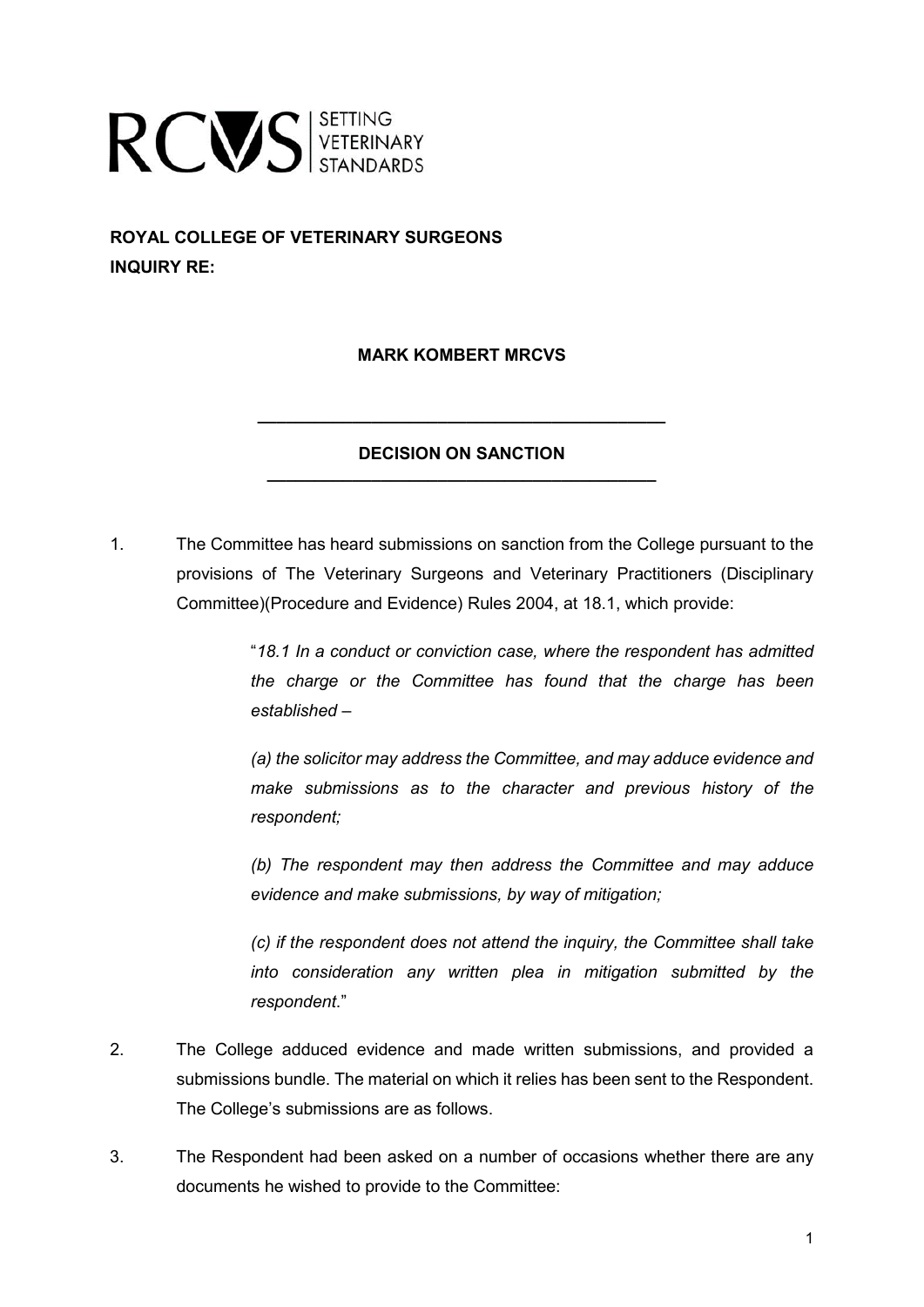– 21 November 2019 letter from College's solicitors

– 29 November 2019 email from College's solicitors; reply: "I have no additional documents for the Committee to consider"

– 3 December 2019 email from the College's solicitors asking whether there were "*any further documents you wish the Committee to consider in mitigation if the sanction stage of proceedings is reached. This could include, for example, documents from any medical practitioners, counsellors, Vetlife etc or anything else relating to your personal circumstances*." Reply: "*I do not have any additional documents to submit regarding my case*."

– 13 December 2019, sanction bundle sent to Respondent (inviting him to make any comments or objections; reply: no objections or comments); again asked whether he would like to submit mitigation documents, but declined.

- 4. The College submitted that the Committee may wish to have regard to any mitigating factors in paragraph 27 of the Procedure Guidance that it considers might apply, including *"(h) open and frank admissions at an early stage*". The College submits that the Committee may find it difficult to establish any other mitigating factors, including, for example, health problems or any insight, in the absence of any submissions or other documents from the Respondent.
- 5. The College invited the Committee to consider the aggravating factors as set out in the submissions on disgraceful conduct, namely:

*"b. risk of harm to an animal* (as drugs were self-administered whilst he was on duty)

- *c. dishonesty*
- *e. premeditated misconduct*
- *g. breach of […] trust*

*k. misconduct sustained or repeated over a period of time."*

6. The College also reminded the Committee that with regards to dishonesty, the Procedure Guidance notes: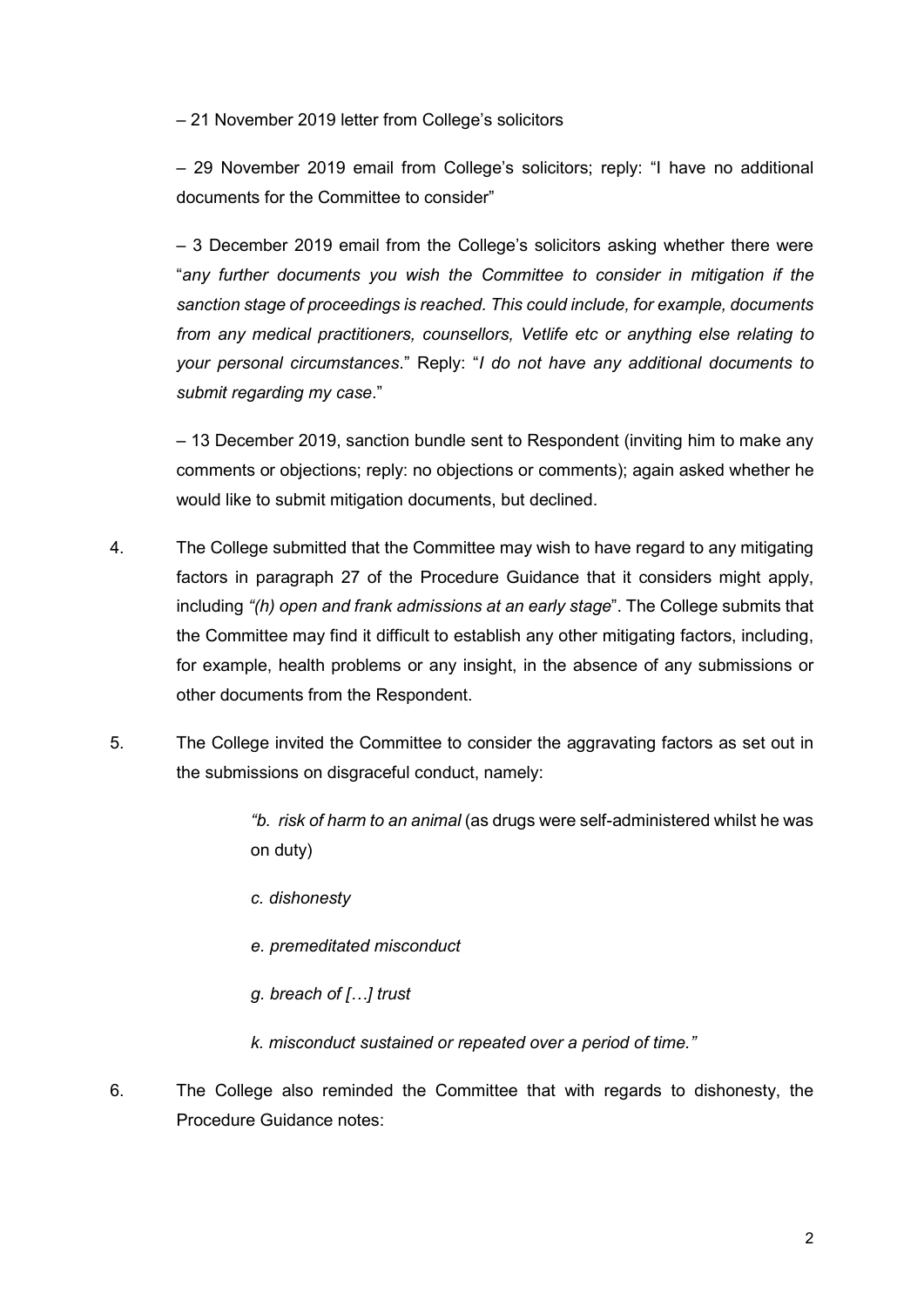"*Proven dishonesty has been held to come at the top end of the spectrum of gravity of disgraceful conduct in a professional respect*."

7. The College also invited the Committee to take into account further aggravating factors (paragraph 25 of the Procedure Guidance) relevant to this stage of proceedings, namely:

*"o. previous convictions; and*

*q. Previous findings of another regulator or similar body*."

8. The Respondent has three previous matters recorded against him in the United States of America:

**24 March 2010** Colorado State Board of Veterinary Medicine: letter of admonition, following a finding that respondent had practised when licence had expired

**15 July 2013** Colorado State Board of Veterinary Medicine: Stipulation Order involving an agreement to relinquish licence permanently in that state, following allegations that the respondent, whilst in practice at a veterinary hospital, took controlled substances Diazepam and Buprenorphine from the veterinary practice and self-administered the drugs. The Stipulation Order appears to be a mutual agreement for relinquishment of registration, without any finding having been made against the respondent in relation to the charge itself (he denied the charge).

**6 June 2017** Conviction in New York State for obtaining a controlled drug (buprenorphine) by deception. Sentenced to three years' supervised probation.

9. On 5 December 2019, the College was contacted by Ms Dianne Norris, a Probation Officer employed by Putnam County Probation in New York, who explained that the Respondent had been in breach of a Probation Order in that state, and had absconded. The College asked her for a statement, which she provided, dated 12 December 2019. She explains that the offence which led to the Respondent's conviction and probation order in New York State took place on 20 August 2016. She explains that the offence was:

> "*At or about 2pm … did wilfully obtain buprenorphine, a controlled substance, by deceiving veterinary technician [MM] to administer buprenorphine to a patient in order to have access to the medication to commit the crime of petty larceny."*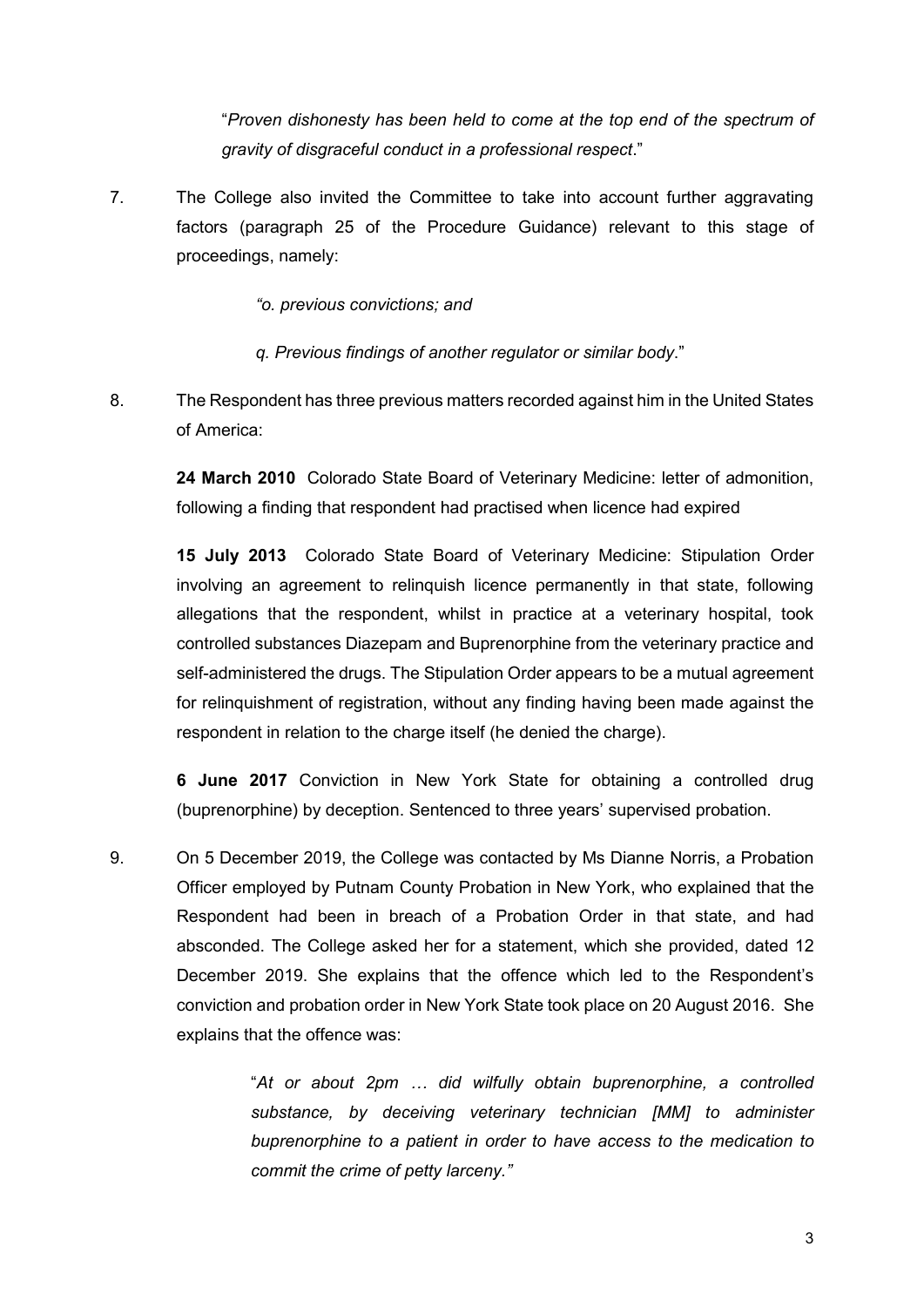#### 10. Buprenorphine is an opioid.

- 11. Ms Norris explains that on 29 November 2016, the Respondent was arrested in relation to this matter, that on 6 June 2017, he pleaded guilty to and was convicted of the offence, and that on 1 August 2017 he was sentenced to three years' supervised Probation.
- 12. Ms Norris has produced witness statements dealing with the facts underlying the offence for which he received probation. The statements are from a veterinarian and veterinary technician, MM, at a practice in New York. The technician describes how the respondent, when on duty at the practice on 20 August 2016, asked her to obtain Buprenorphine from the locked drug box, as she was the only one with the key. MM describes how she later saw the respondent draw what appeared to be Buprenorphine into a syringe and then disappear into a bathroom for about ten minutes, before re-appearing with his hands shaking. MM states that when she went into the bathroom afterwards, she discovered an empty syringe wrapper. A check on 22 August 2016 by the veterinarian who owned the practice, found that Buprenorphine (approximately 11.5ml) was missing.
- 13. It appears that the Respondent admitted the theft to police officers when arrested and interviewed on 29 November 2016.
- 14. Ms Norris explains that there were a number of conditions attached to the probation order, and that she was responsible for supervising the respondent as part of his probation, including meeting him, dealing with his work place, and arranging for him to be tested for controlled substances. It was a condition of his probation that he attend at Ms Norris' office every week, and at first he did so.
- 15. Ms Norris further explains that the Respondent breached his probation on numerous occasions, including breaches by reason of testing positive for benzodiazepine when not prescribed. The breaches took place from November 2017 to June 2018. As a result of the breaches, Ms Norris at first told the Respondent that he should increase his attendance at support groups, and then, as the breaches continued, she directed that he should attend an inpatient treatment programme. He was approved as part of the programme, and was due to attend for 28 days from 13 July 2018. He failed to attend, however, and did not respond to outreach contact. Ms Norris has had no further contact with him since he was due to start the programme.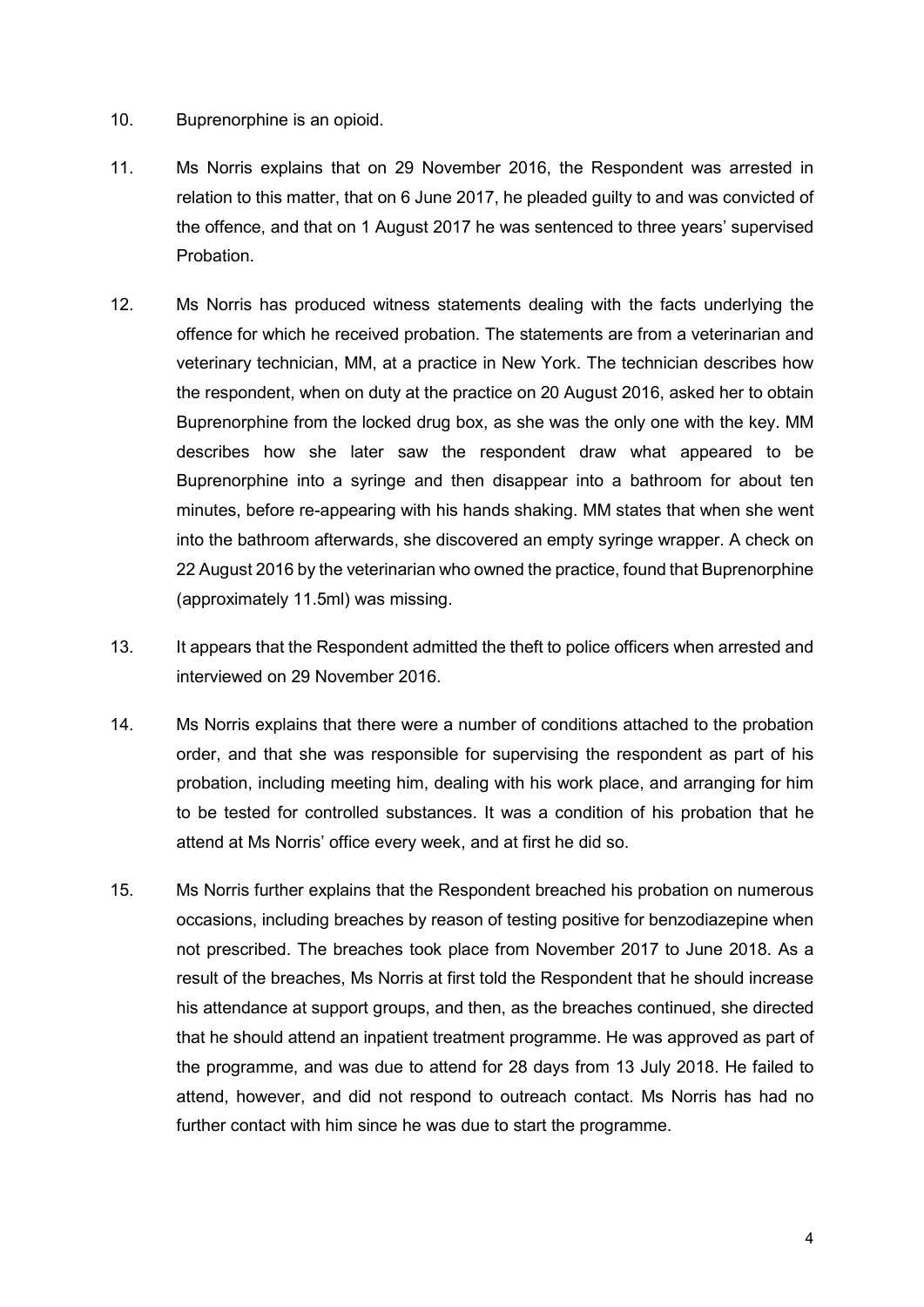- 16. On 13 August 2018 a warrant was issued for the Respondent's arrest, as a result of the breaches of probation. A second warrant was issued as a result of a controlled drug being found at his home on 9 May 2018. He had been required to attend court in relation to this but had failed to do so, leading to the second warrant. Ms Norris explains that as the warrants refer to misdemeanours (rather than felonies) they apply only in New York State.
- 17. Ms Norris established that the Respondent had left the USA in the summer/autumn of 2018. She checked the internet periodically and found that he appeared be in the United Kingdom. A more recent internet search led her to discover that the Respondent was due to appear before this Committee, and she therefore contacted the College.
- 18. The College invited the Committee to have regard to the "Outcomes and Sanctions" section of its Procedure Guidance. It is a matter for the Committee, but it may consider that in this case paragraphs 50 to 53 are of particular relevance.

# **Decision of the Disciplinary Committee on Sanction**

- 19. The Committee must have in mind that the primary purpose of sanctions is not to punish but to protect the welfare of animals, maintain public confidence in the profession and declare and uphold proper standards of conduct. The sanction which it applies must be proportionate to the nature and extent of the conduct, and the Committee must weigh the public interest with the interests of the Respondent.
- 20. The Respondent has been asked on a number of occasions whether he wishes to provide any documents or other evidence to the Committee. He has consistently declined to do so.
- 21. The Committee has considered whether there are any mitigating factors that apply in this case. The Committee considers that the Respondent should be given credit for the fact that he has consistently admitted the charges in this case, and confirmed that he accepts and agrees with the evidence submitted to the Committee in the Inquiry Bundle, and other documents provided to him. The Committee does not accept the College's submission that a mitigating factor might include "*open and frank admissions at an early stage"*. The Committee considers that the Respondent made only guarded admissions to the Police during interview, and only gave a frank admission as to his conduct at the Restorative Justice meeting.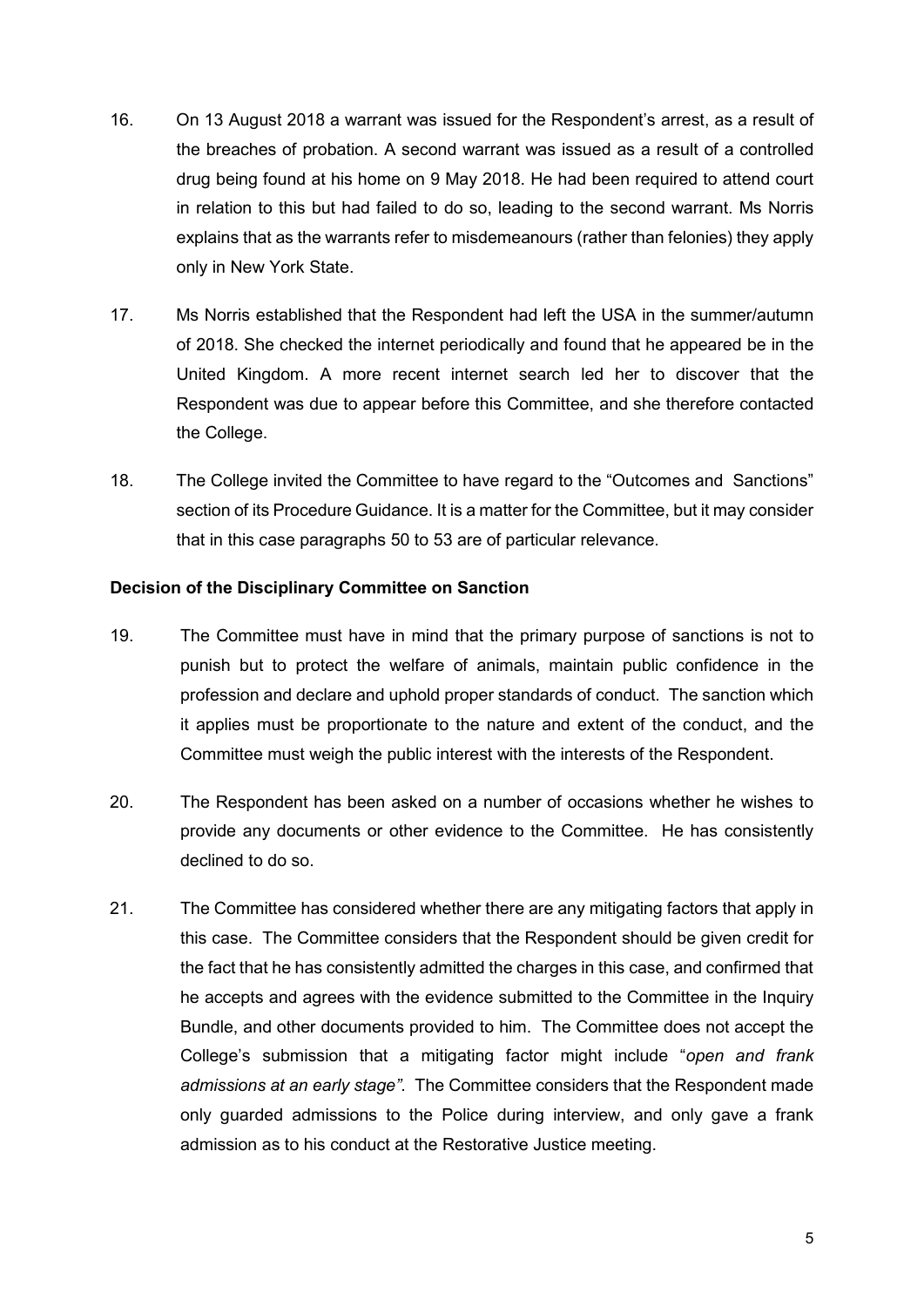- 22. The Committee agrees with the list of aggravating factors in the College's submission on sanction. The Committee considers that one of the most serious aggravating factors was the risk of harm to an animal, as drugs were self-administered whilst he was on duty, and the Respondent admitted that he was not in a fit state to practise.
- 23. The College invited the Committee to take into account further aggravating factors relevant to this stage of the proceedings, including "*q. Previous findings of another regulator or similar body"*. The Committee was provided with a Sanctions Bundle which contained evidence of previous matters recorded against the Respondent in the United States of America. The Committee has placed considerable importance upon the fact that the Respondent was sentenced to three years supervised probation in New York State for obtaining a controlled drug (buprenorphine) by deception, as described in paragraphs 9-13 above.
- 24. The Committee has considered the witness statement of Ms Dianne Norris, a probation officer employed by Putnam County Probation in New York, who was responsible for supervising the Respondent as part of his probation. Ms Norris explained that the Respondent breached his probation on numerous occasions, which took place from November 2017 to 2018 as set out in paragraph 15 above. As a result of the breaches, Ms Norris required the Respondent to increase his attendance at support groups, and later to attend an inpatient treatment program for 28 days from 13 July 2018. He failed to attend.
- 25. Ms Norris explained that warrants were issued for the Respondent's arrest as described in paragraph 16 above.
- 26. The Committee noted that the conduct of the Respondent in relation to obtaining controlled drugs from his employers for his own use while in the United States of America was similar to his conduct at Well Pets Animal Hospital, Clevedon, the subject of the charges.
- 27. The Committee first considered whether it would be appropriate to postpone judgement or to take no further action in this case. It decided not to do so, because of the seriousness of the charges. The Committee went on to consider whether it would be appropriate to reprimand and/or warn the respondent as to his future conduct, or whether to direct that the respondent's registration be suspended. The Committee concluded, that having regard to the seriousness of the charges in this case, neither sanction would be sufficient to protect the welfare of animals, maintain